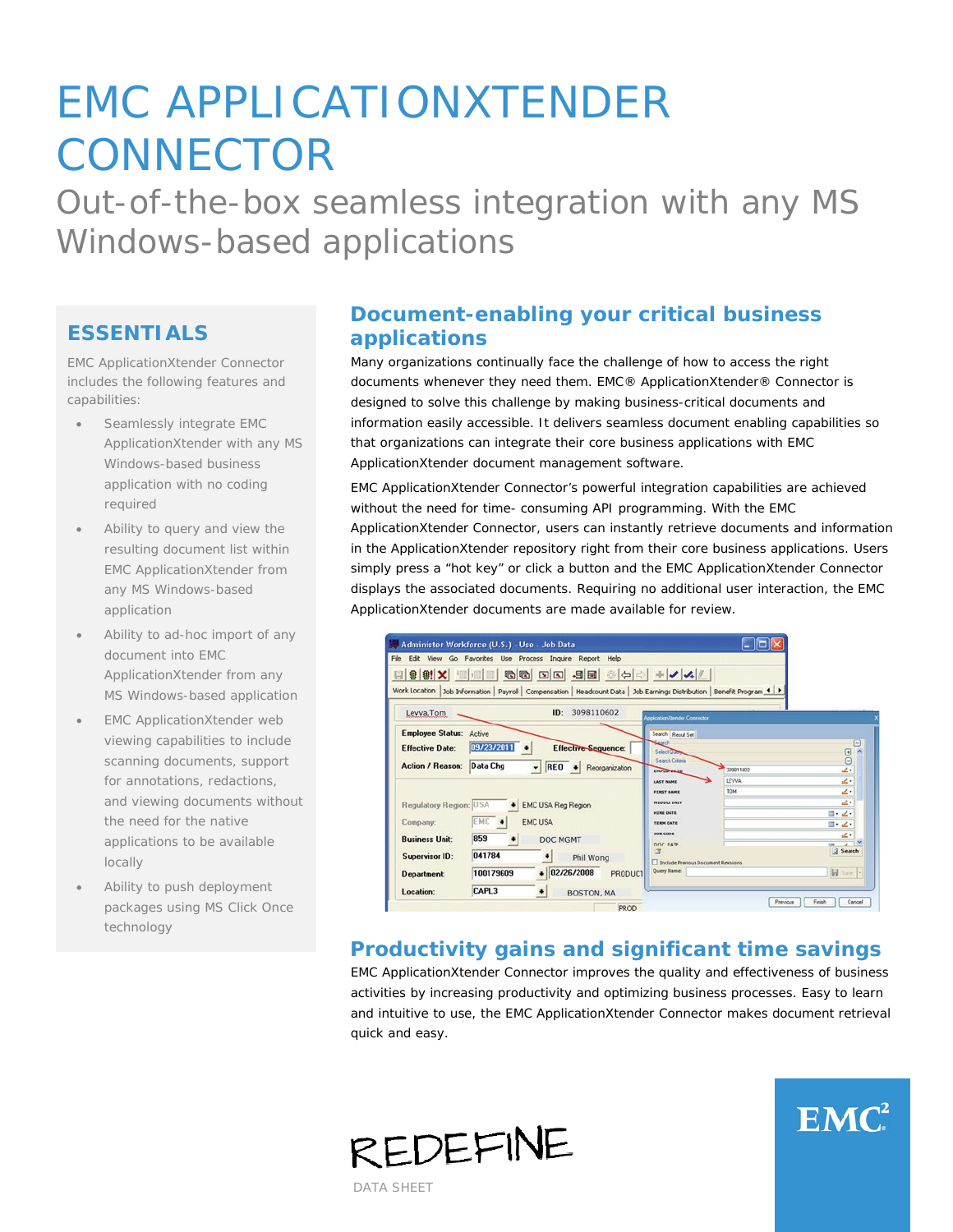The efficiency and time savings of EMC ApplicationXtender Connector can be realized in the following use cases:

- Accounts Receivable Processing—To confirm receipt of goods, a user working in an accounting application can use a purchase order number to access a corresponding
- Invoice, packing slip, and shipping form, as well as delivery confirmation documentation in the EMC ApplicationXtender repository without having to leave the accounting application
- Human Resource New Employee On-boarding—To confirm if the new employee has received and signed all required documents, the HR user viewing the employee's profile in an HR application can use the employee's unique number to list all documents provided to the employee, and then validate if they have all been signed without having to leave the HR application
- Contract Management Processing—Legal is reviewing a contract dispute and is required to retrieve all documents that have been stored in the legal department, HR department, and AP/AR departments. Using the EMC ApplicationXtender Connector, the lawyer can retrieve all documents that contain key words from multiple repositories in EMC ApplicationXtender without having to leave his/her contract's application. Additionally, as the lawyer receives new or revised contracts, he/she can easily import them into the EMC ApplicationXtender repository.

With business-critical documents being produced on demand, organizations can make productive use of information to eliminate redundancy, deliver high-quality customer service, improve efficiency, and enhance business performance.



#### **Seamless document enabling capabilities**

An innovative solution, the EMC ApplicationXtender Connector offers exceptional screen-scraping technologies and integrates host applications including Rumba, Client Access, and Reflections products; Microsoft® Windows®-based applications; and web browser-based applications.

The EMC ApplicationXtender Connector allows organizations to leverage information in their line-of-business applications, such as MS Dynamics, Sage Software, PeopleSoft, Lawson, Brass Ring, and many other MS Windows-based applications, with the powerful document management capabilities of EMC ApplicationXtender.